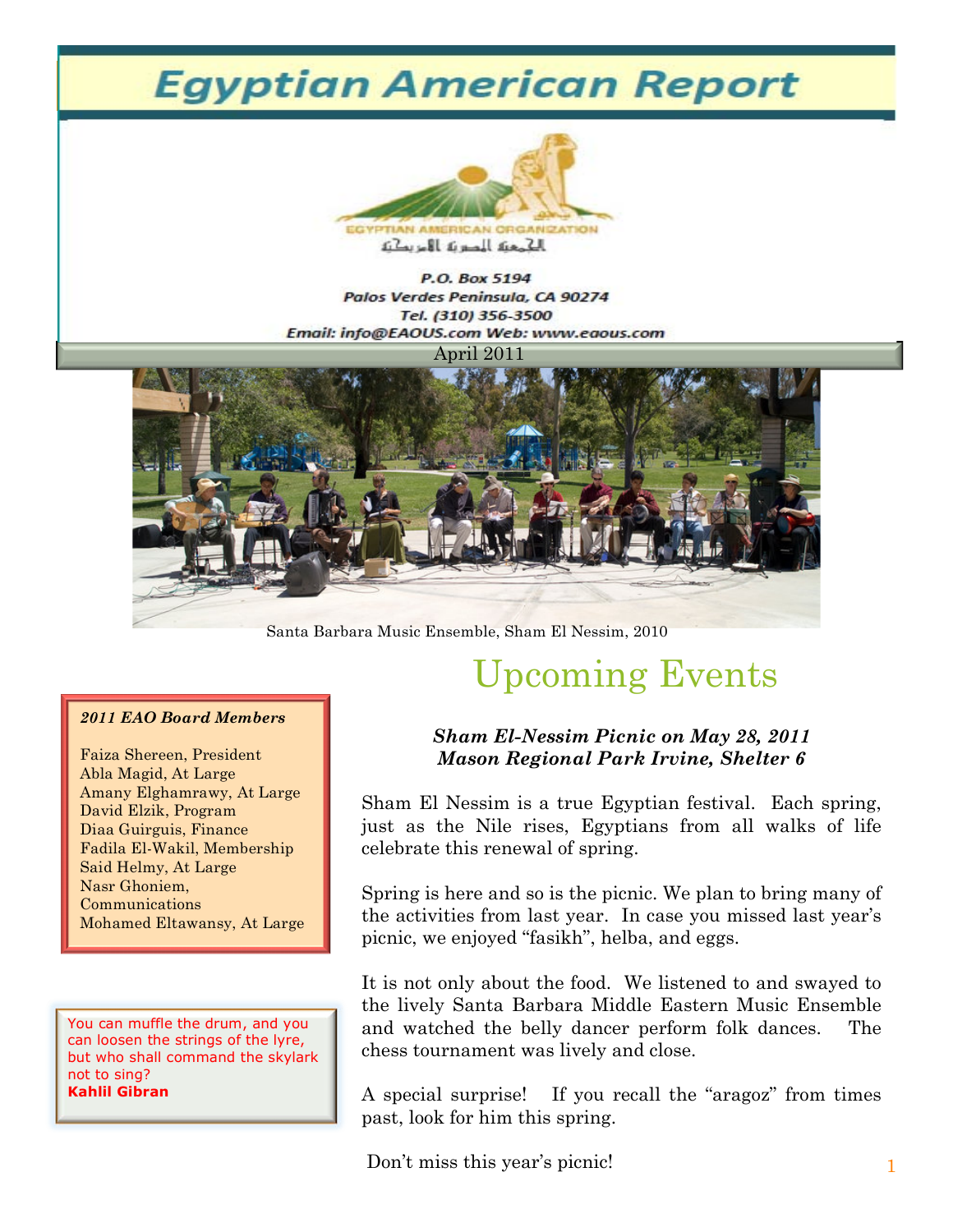**Egyptian American Report April 2011** 



## Outstanding Achievement Award Ceremony Egyptian Pride Day

The UCLA campus was the perfect backdrop for the Outstanding Achievement Award Ceremony, as not only were we recognizing Dr. Mohamed El-Arian for his great achievements, we also were acknowledging the young people in Egypt whose peaceful revolution toppled a long-standing government and were writing history while we watched with pride and gratitude.

The Egyptian flag stood proudly in the front of the room. Also, thanks to Amany Elghamrawy, every individual wore the Egyptian red, white and black flag. The attendees were a mixture of Egyptian Americans new to the organization, long standing members, and new young faces that wanted to celebrate with the Egyptian Americans who left Egypt because they couldn't live in freedom as they wanted. Now, they see the freedom they wanted in the faces of young and old in Egypt.

Yet the common factor among the 200 attendees was the bright smiles, puffed

chests and sincere joy and respect for the people of Egypt.

All sang the Egyptian National Anthem, "Biladi, Bilad, Biladi" loudly and proudly. The most frequent phrases heard were "Can you believe it?" "Why couldn't it have happened when we were there?" and many of the long time residents of America asked, "Why didn't we have the courage to do this?"

When we did have the chance to hear Dr. El-Arian speak, he had changed his plans to speak on American and global economics and focused his speech on evolving events in Egypt. His main message was very positive, and although he pointed out some economic difficulties ahead in the short term, his assessment was more upbeat on the economy of Egypt in the long term. He was greeted with applause and gratitude.

It was a wonderful day together where all had a chance to recognize Egypt and one of Egypt's finest.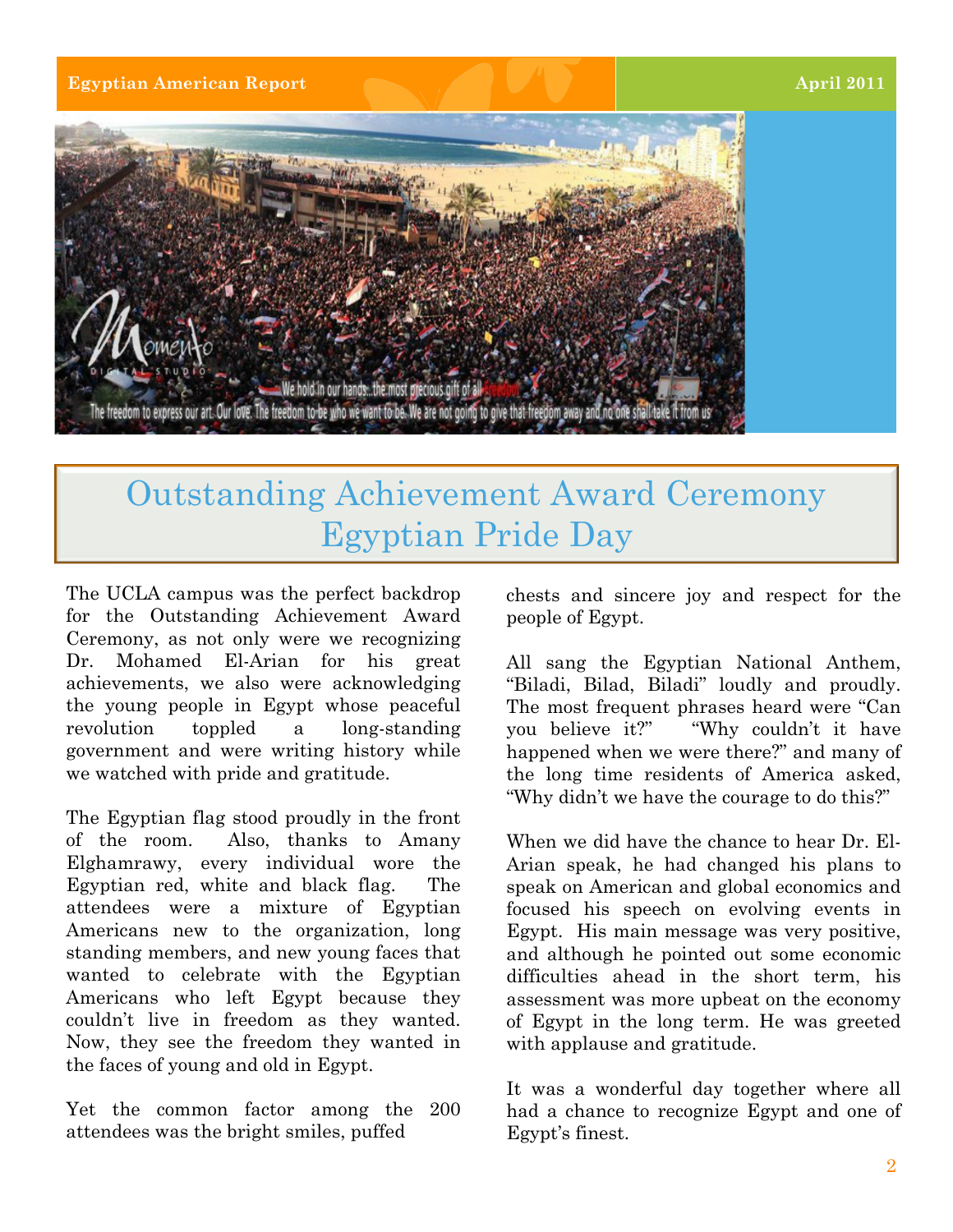

Bracelets for Democracy in Egypt!

If you are interested in purchasing bracelets imprinted with:

"Democracy in Egypt"

or

"Egyptian Youth Revolution"

\$2.00 each Please contact Dr. Said Hilmy at said@cox.net

### **Honoring Dr. Mohamed El-Erian,**

### **Celebrating Egypt**

#### **Faiza Shereen**

"There was a time as a young child in Cairo when I believed that Egypt could do anything. I felt proud to grow up in a country that had overcome decades of British colonial rule . . .. I was thrilled to live in the undisputed leader of the Arab world. And I was delighted that Egypt joined India and Indonesia to lead the "nonaligned movement" of the world's young and newly independent nations. It was a period of pride and hope for many Egyptians. Yet all this was shattered by the shock of a humiliating defeat in the 1967 war with Israel."

Dr. Mohamed El-Erian's sentiments expressed in the quote above, and with which he began his address Sunday, February 13, evoked familiar feelings that reverberated through the UCLA Faculty Center, where an audience of over 200 had gathered to honor him as the 2011 recipient of the Egyptian American Organization's Outstanding Achievement Award.

"Having left [the country]," he continued to say, "I never anticipated that, one day, I would again experience such feelings of intense Egyptian pride. Well, the feelings are back; and I owe this to a remarkable secular movement that bravely took to the streets of Cairo, helped Egyptians overcome decades of fear and, collectively, chase out a regime thought by many to be among the most entrenched in the world." Like him, many of the older Egyptian Americans in the audience had been taken by surprise--not only by the extraordinary events of Tahrir Square- but by the emotions they recalled.

Dr. El-Erian had prepared a talk that he put aside, deciding that current events demanded that he speak about Egypt. Pointing out the unique aspects of this revolution--focused on its legitimate demands, this uprising denigrated no outsider; it did not resort to violence, even when attacked by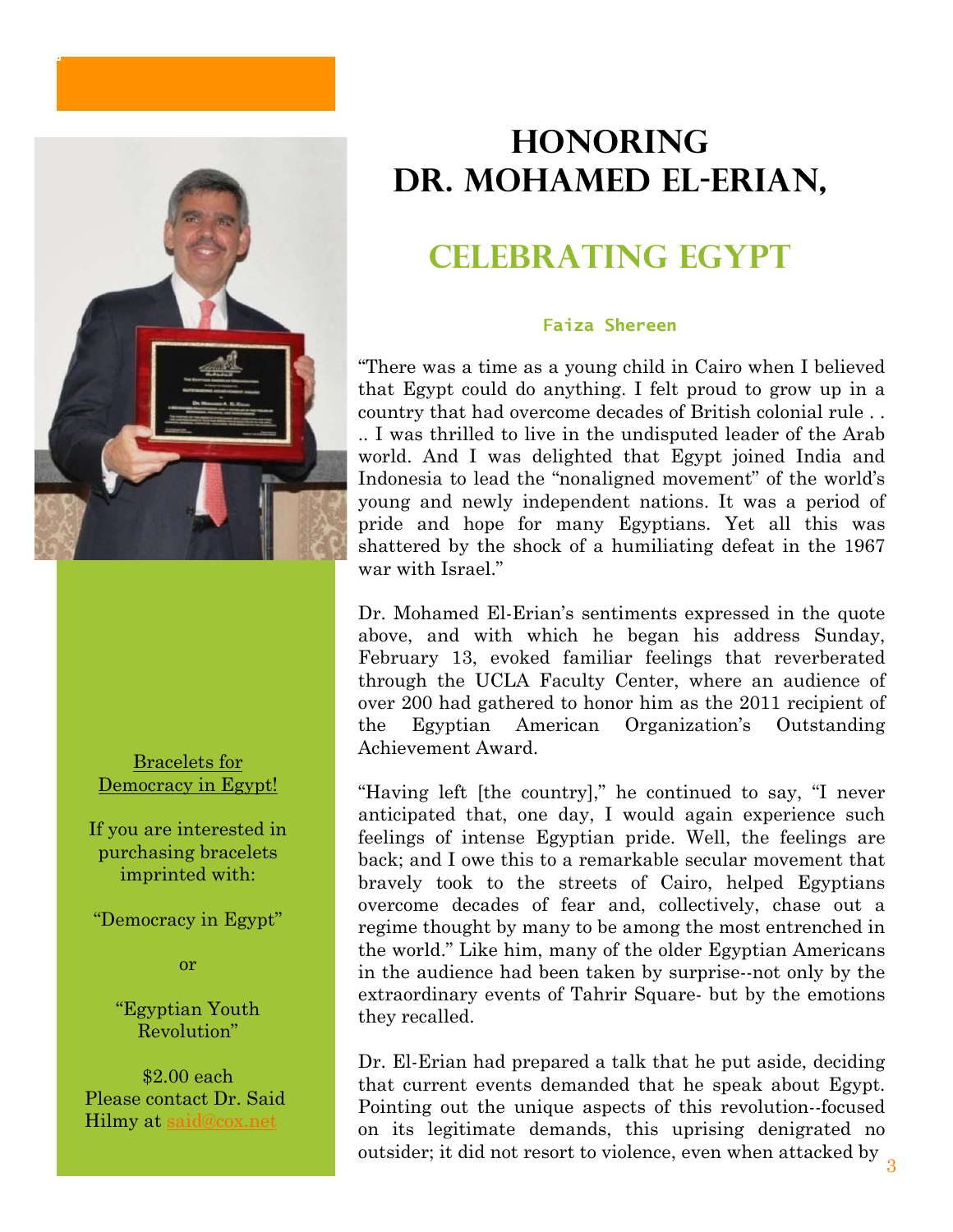

Continued from page 3

the regime's thugs; it did not require or request foreign assistance--he concluded that this "improbable feat" was a "home-made people's revolution; one whose foot soldiers deserve the peace prizes usually given to reformist elder statesmen."

We have all been taken by surprise. We have all been victims to some extent of the view--strategically maintained by Mubarak's regime—that Egypt must be ruled by an iron fist, that any alternative spelled disaster and would reek havoc. But the architects of this revolution refused to be paralyzed by fear.

One feature of this brave new order is a transformed political consciousness that, among other things, invalidates the escalating inter-religious conflict (encouraged by whom?) leading to inflamed rhetoric on both sides which further aggravates the situation, distracting Egyptians from their main enemy and turning them upon each other. In a BBC report, Maha Abdelrahman is quoted saying: "the state's major crime has been in the way it has indirectly incited and fuelled sectarian tension between Muslims and Christians." Only a few weeks before the Tahrir events, I wrote a response to the bombing that had killed Copts in Alexandria that I threw away when the uprising began. While these aggressions and eruptions of violence are real and deserve to be addressed, millions of Muslim Egyptians-- the vast majority-- denounce these acts and object to the use of Islam by their perpetrators. As Boutros Boutros-Ghali stated in an interview with Spiegel online: "Our ties are far too old to be destroyed. Copts and Muslims have lived together in Egypt for 14 centuries. There have always been highs and lows between the religious groups, but never collective hate toward one another. I'm actually far more inclined to believe that the massacre in Alexandria will strengthen our bonds." Ghali's assessment is proven right. The current revolution has shown how quickly and readily Christian and Muslim Egyptians come together in the name of Egypt. Copts and Muslims have prayed together, in churches and mosques, and in the streets. The slogan from the 1919 revolution, "the crescent and the cross," is all around us, asserting



Thank you for your generous donations in support of Egypt.

Your money has been sent to UNICEF for Egypt.

Oops! Did you forget???? Please pay your membership dues.

Write you check payable to the EAO. Mail to: \$70 Family dues \$60 Individual

For a published version of Dr. El-Erian's address, please see: "The Road from Tahrir Square to Democracy"

http://www.ft.com/cms/s/0/7911777a-387d-11e0-959c-00144feabdc0.html#axzz1DzeVZRAN

The EAO sends their condolences to the family of Dr. Gamal Mostafa, who passed away less than two weeks ago. Dr. Mostafa was the recipient of the EAO Outstanding Achievement Award in 1987.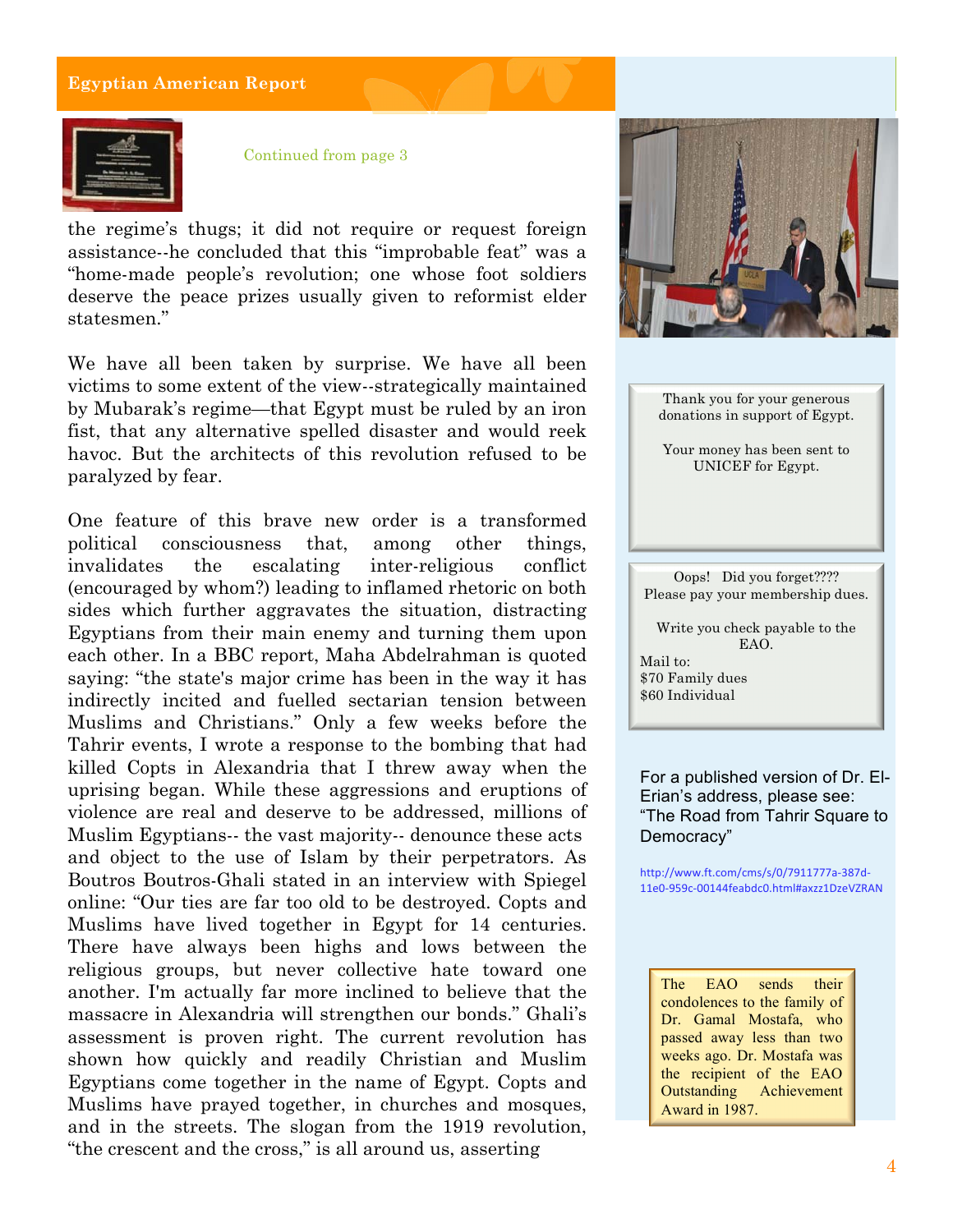### (Continued)

Muslim/Christian solidarity. In all the events of the 18 days, not one church has been attacked or any violent act perpetrated in the name of religion.

What we are witnessing is a paradigm shift, and the ways of the last half-century are no longer viable. El-Erian pointed out that one of the reasons that Mubarak was not able to contain the revolution is that he failed to understand that it is no longer "business as usual." It's a new Egypt.

Reminding us, lest the euphoria of the moment becomes blinding, that hard work lies ahead, El-Erian pointed out that "the challenge now is to turn the nation's energies to its economic, institutional, political and social rehabilitation. " He stressed that this process must start immediately. "To support this Egypt's economic and political institutions must be revamped, to ensure greater transparency, accountability, and checks and balances. It is important that happens in a manner that discourages the personality cults that so undermined the country in the past." Indeed, El-Erian addresses here a tradition of deifying that has been with us, perhaps, since Pharaoh. Whether it's object is "mawlaya," "ma'aleek," "el rayess," "ya basha" or simply "sa'at el modeer," the cult of the individual as personifying power must give place to the democratic culture of placing the power in the institution itself. For this to happen, the health of the institutions must be insured.

The EAO congregation on Sunday, February 13, was richly engaging for two reasons: the spirit of pride and hope infused by the current events and the eloquent, warmly genuine, and intellectually vibrant address of the man whose outstanding achievement we were proud to honor.

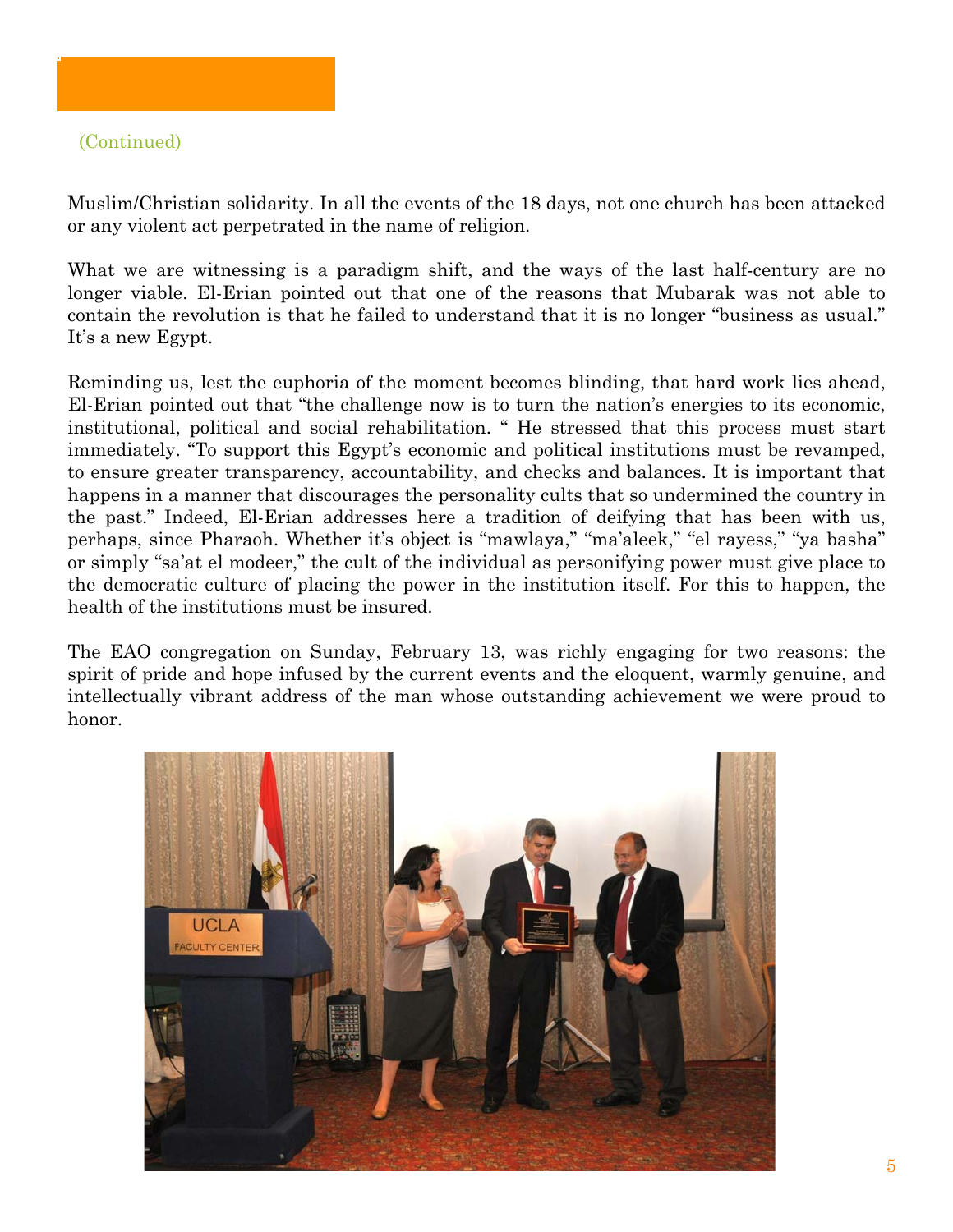# Egyptian Academics Without Borders

A group of Egyptian-American Engineering Professors is brainstorming on transformative educational models to deliver a top-notch college education to young Egyptians.

The initial focus will be on developing first-rate engineering degrees. The proposal is to develop a public program where students can enter through a competitive merit-based system, with financial aid for those who are admitted.

There are a variety of possible sources for this aid:

- Philanthropy
- $\cdot$  NGOs
- Government aid and
- International aid.

It is estimated that there are between 50-100 Egyptian-American, Egyptian-Canadian, and Egyptian-European engineering academics that would provide their skills to help this worthy cause. Their program has seven main points:

1. This program should be carried out with input from all Egyptian Universities-no one should be left out.

- 2. It should be public.
- 3. The faculty should commit to doing this for the good of Egypt.
- 4. Establish a fellowship program abroad for talented graduate students.

5. Mentorship program for talented young Egyptian faculty to be mentored by the Egyptian-Academics abroad.

6. Potential online instruction provided by Egyptian Academics abroad.

7. Collaborative program between internationally recognized universities and Egyptian Universities.

List of Initial Developers of the Proposal:

- 1. Ahmed Ghoniem (MIT).
- 2. Nasr Ghoniem (UCLA)
- 3. Mahmoud Hussein (U Colorado).
- 4. Khalid Mosalam (UCB).
- 5. Jeff Shamma (Georgia Tech.)
- 6. Tarek Zohdi (UCB).
- 7. Mohamed Zikry (North Carolina State).
- 8. Osama Hassanein (Chairman of Tech Wadi).